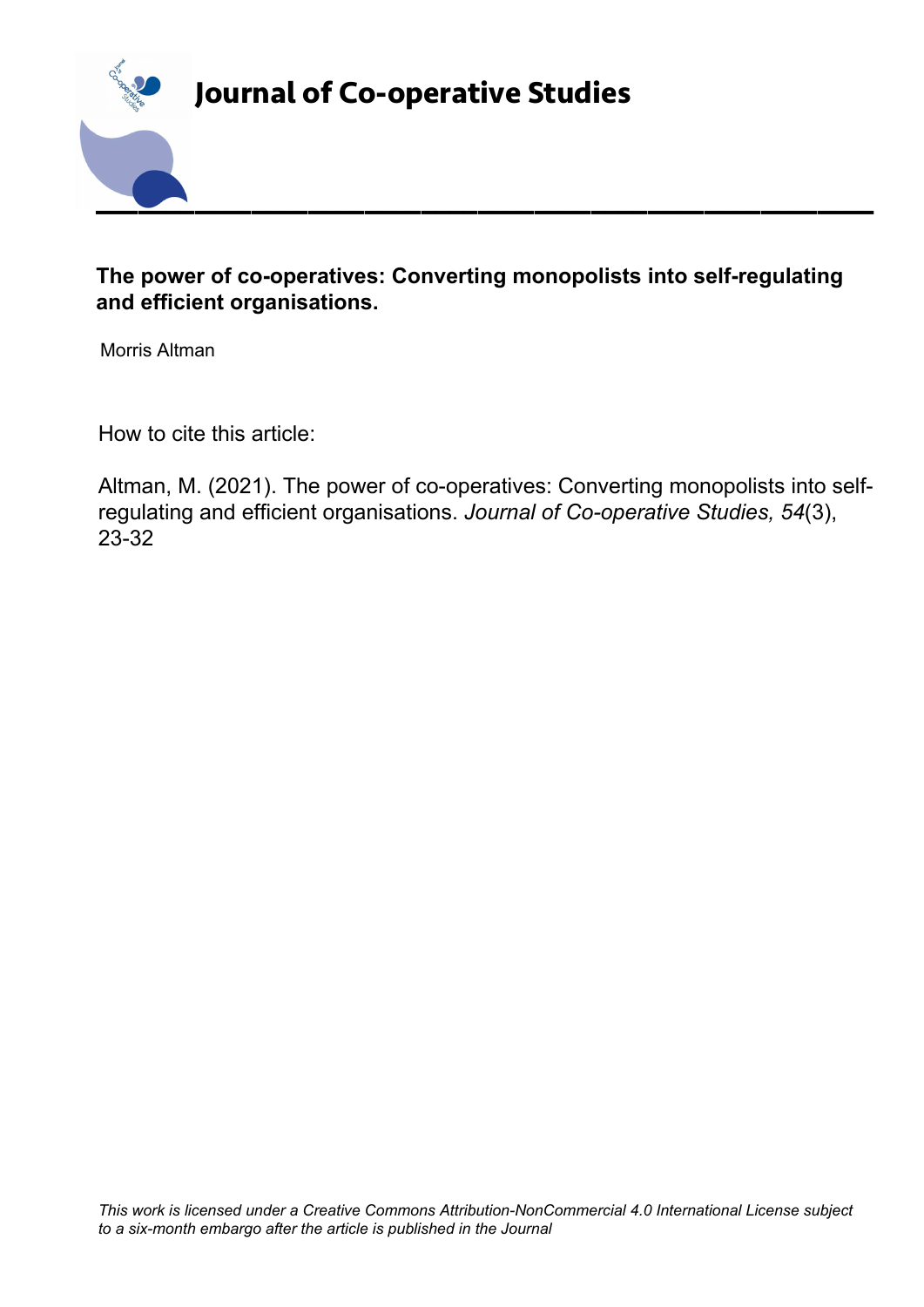# **The Power of Co-operatives: Converting Monopolists into Self-regulating and Efficient Organisations**

### **Morris Altman**

The conditions under which co-operative monopolies can be self-regulating in the sense of behaving similarly (at a minimum) to an efficiently regulated monopoly are modelled in this paper. I argue that an employee-owned or workers' co-operative monopoly can be expected to operate similarly to an investor-owned monopoly generating relative high prices and lower levels of output and producing deadweight losses. But such a co-operative would be relatively more x-efficient because of its incentive environment. I argue, however, that a multi-stakeholder co-operative, incorporating the preferences of consumers and other stakeholders, can be expected to behave similarly (at a minimum) to an efficiently regulated monopoly, whilst generating a higher level of x-efficiency than the investor-owned monopoly and a more equitable distribution of income. Critical to this argument is the quality of governance of the co-operative and the inability of the executive of the co-operative to capture the decision-making goals and objectives from the collective. Such 'co-operative capture' would lead to a failure in co-operative governance resulting in co-operative outcomes converging to those of unregulated investor-owned firms.

## **Introduction**

The co-operative is rarely discussed in the basic economics literature (Hill, 2000). A key point of this paper is to identify those conditions, if any, wherein an employee-owned or workers' co‑operative which is a monopoly, is self-regulating as compared to an investor-owned monopoly which, by assumption, is not self-regulating (for an elaborate discussion of the co‑operative organisational form see, for example, Altman, 2009b; Dow, 2003; Fairbairn, 2003; Hansmann, 1966; Rothschild & Allen-Whitt, 1986; Sykuta & Cook, 2001). The same point is addressed with regards to a multi-stakeholder or solidarity co-operative, wherein stakeholders in the production entity include employees, consumers, and possibly representation from local government and community organisations. By self-regulating I refer, at a minimum, to a firm regulating itself in a manner such that its price and output would be similar to what would transpire in a competitive environment. Hence, self-regulation would eliminate traditional inefficiencies (deadweight losses). Going one step beyond this, self-regulating could also refer to policies that would generate relatively lower than competitive profits to meet the expressed interests of members of the co-operative, which could include minimising negative externalities generated in the production process. In contrast, investor-owned monopolies are assumed to behave as profit maximisers wherein they attempt to charge the highest price possible, thereby reducing consumer surplus; and this price exceeds the competitive price. Quality might also be reduced by investor-owned monopolies in efforts to maximise monopoly profits. In conventional analysis, quality is typically held constant. But quality reduction is consistent with exploiting monopoly power to generate greater benefits to investors.

I argue that employee-owned or workers' co-operative monopolies cannot be expected to be self-regulating even if they adhere to co-operative principles (see Appendix A on co-operative principles). With an employee-owned co-operative monopoly, monopoly profits are distributed in a manner consistent with the interests of co-operative members, but deadweight losses still persist. However, there is more equity with regards to the distribution of the surplus. I argue that self-regulation is possible through a multi-stakeholder co-operative (MSHC<sup>1</sup>) or solidarity co-operative. Self-regulation here becomes a possibility when such a co-operative adheres to co-operative principles (see Appendix A). This avoids the costs involved in having to appoint regulators and enforce regulations. Self-regulating co-operative monopolies are also an alternative to state ownership as a method of regulating a monopoly; in this instance

Journal of Co-operative Studies, 54:3, Winter 2021: 23-32 ISSN 0961 5784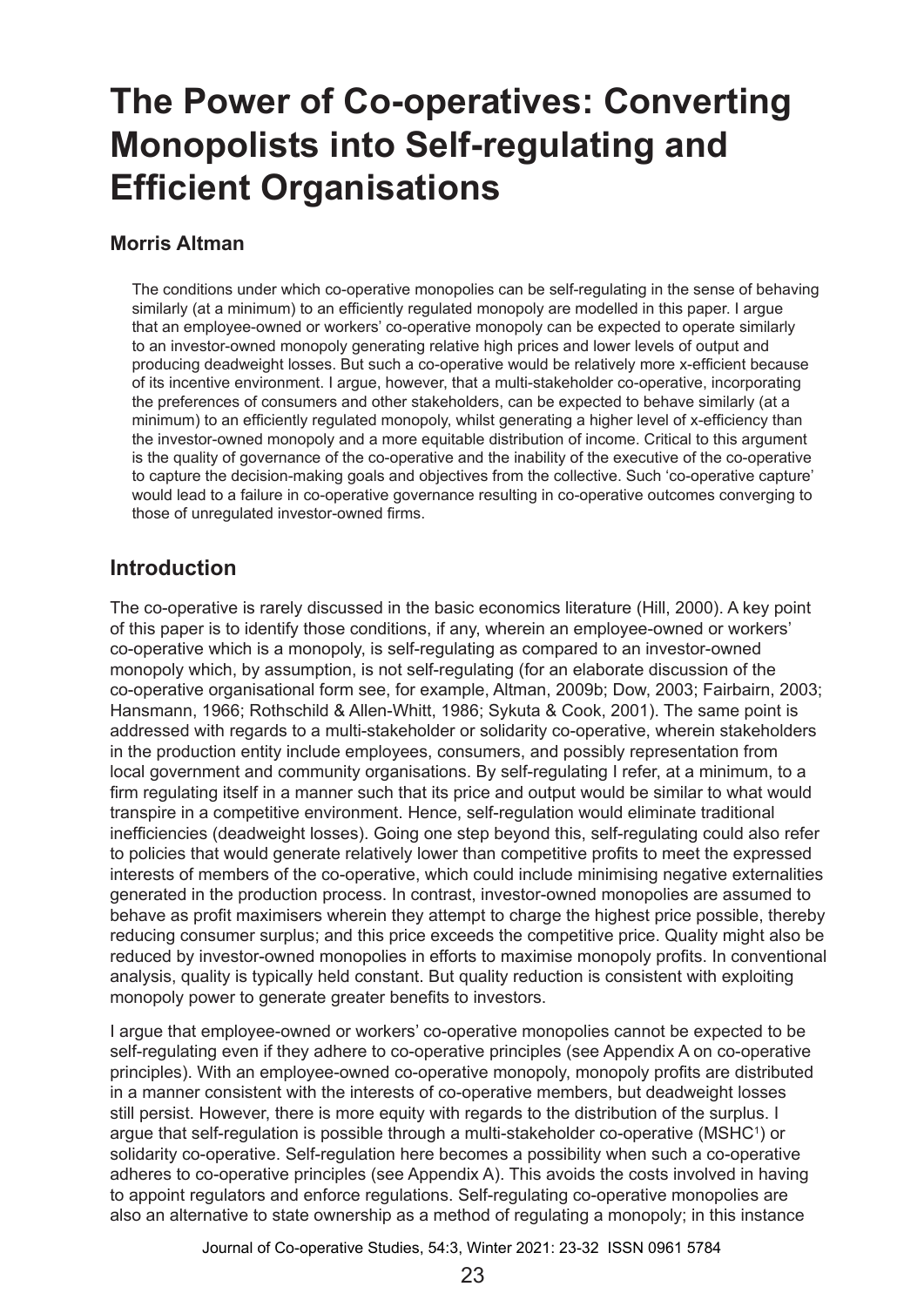to meet the specified needs of the state. Moreover, solidarity co-operatives would produce output more consistent with the preferences of the owners who include both consumers and employees. I also argue that co-operative firms, be they employee-owned co-operative monopolies or multi-stakeholder co-operative monopolies (if this includes employees) can be expected to produce more efficiently (more x-efficiently) than the investor-owned monopoly. X-efficiency refers to firms being as productive as possible given traditional inputs, such as labour and capital (Leibenstein 1966; Altman, 1990). To be as x-efficient as possible requires all firms' members working as hard and smart as they can, which typically is not the case. This differential efficiency effect is expected to occur because of the different incentive environments in co-operatives and the investor-owned firms.

Co-operatives as self-regulating organisational forms are posited as a more efficient means of regulating monopolies when monopolies are considered to be an acceptable organisation for efficiency or location reasons. The same argument could be applied, more generally, to co-operatives in *monopolistic* markets. In this case, market power is diminished, but still exists. The multi-stakeholder co-operative (MSHC — more than one stakeholder) or solidarity co-operative is a co-operative that is jointly owned by employees and consumers and could also include an ownership stake by the community within which the co-operative is located.

To what extent can one expect co-operatives to exploit market power to increase price and or reduce quality, which is what one would expect from investor-owned profit maximising firms? In Figure 1, I outline my analytical framework, focusing on the investor-owned monopoly, the employee-owned co-operative monopoly, and the multi-stakeholder co-operative monopoly, where the benchmark for monopoly behaviour is the conventional investor-owned monopoly firm.



Figure 1. Analytical framework

I model a reasonable scenario wherein co-operatives can be expected to behave in a self-regulating fashion. Alternatively, I model a reasonable scenario wherein co-operatives can be expected to behave in a similar fashion to investor-owned firms with regards to exploiting market power. This has important implications for policy is so far that *certain types* of co-operatives can efficiently

Journal of Co-operative Studies, 54:3, Winter 2021: 23-32 ISSN 0961 5784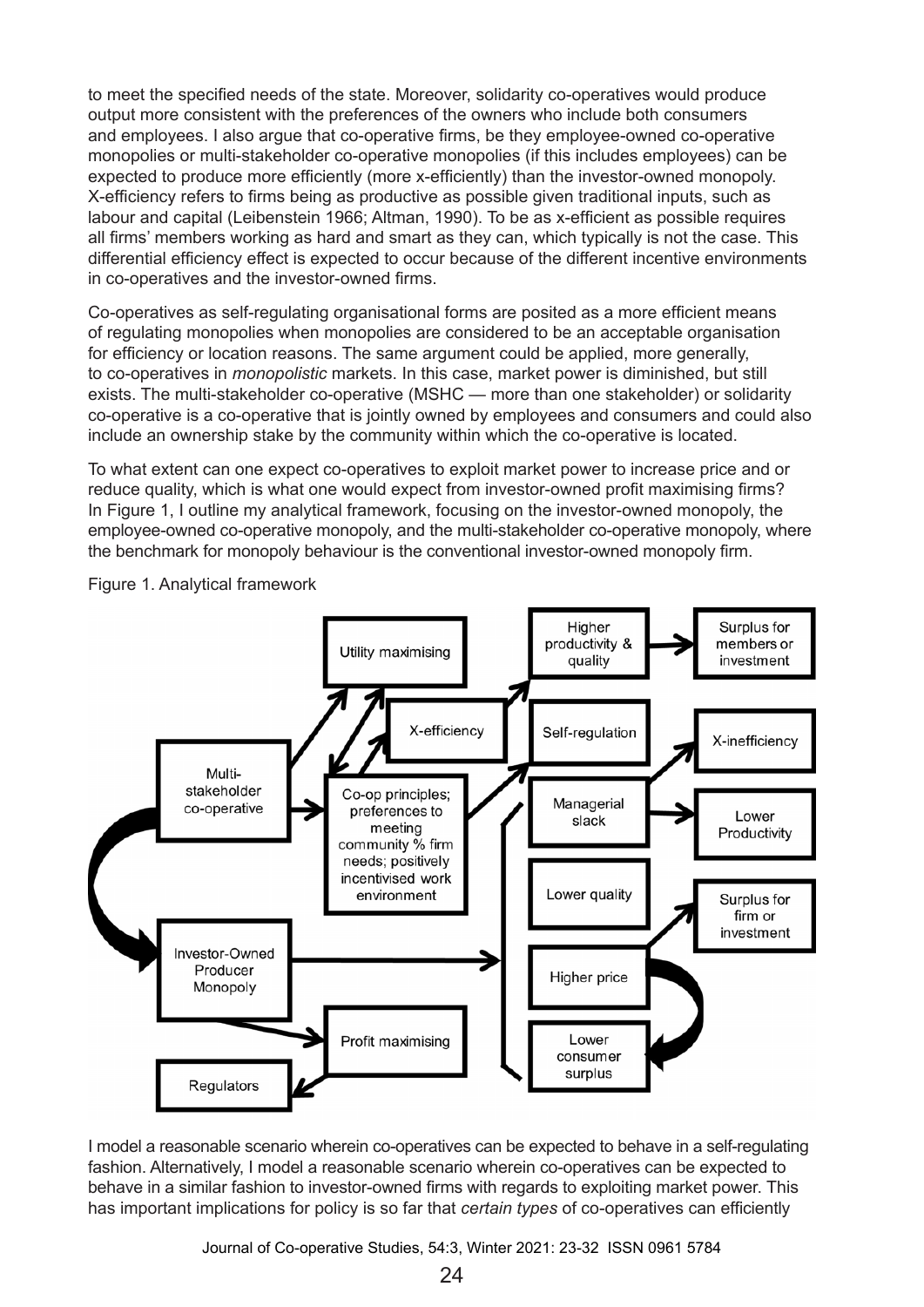and effectively self-regulate and can do so in a more equitable fashion as compared to the state regulating investor-owned firms or nationalising these firms as a means of regulating them.

# **A Co-operative as a Monopoly**

One would expect (predict) that an employee-owned co-operative would behave like an investor-owned monopolist when the co-operative is not closely connected with its customer base. This behaviour would be facilitated when consumers are willing to pay higher prices or accept lower quality for co-operative products (Altman, 2016). One would expect that a monopolist (even an employee-owned co-operative) would behave as a profit maximiser, resulting in higher prices and less output. This is a function of the behavioural assumptions underlying the decision-makers of such firms. One assumes profit maximisation at the margin, holding quality constant, wherein profit maximisation maximises the utility of such decisionmakers. This assumes that members of the employee-owned co-operative are not dominated by altruistic and empathetic preferences (moral sentiments, warm glow) (Altman 2012, 2016; Andreoni 1990; Fehr & Fischbacher 2002); they are self-interested individuals. But their self-interest relates to that of members of the employee-owned co-operative as opposed to investor owners. This has implications for understanding issues related to productivity and the distribution of income inside of the firm.

Monopolistic behaviour is illustrated in Figure 2. MC is considered to be the traditional marginal cost curve and MR is the marginal cost curve for a monopoly. The profit maximising monopoly produces at QM at price PM. A competitive firm produces at QC at price PC. Using the conventional economic approach to the firm, one would expect that an employee-owned co‑operative monopoly would produce at QM at price PM, the same as the investor-owned firm. This yields the 'deadweight' or welfare loss (daf), but one also has the loss in consumer surplus (adgPC) above and beyond the deadweight loss due to the higher price and the lesser amount of output produced. From a societal or community perspective, the outcomes predicted here are the *same* for the employee-owned co-operative and the investor-owned firm.



Figure 2: MSHC and pricing

In the employee-owned co-operative monopoly, co-operative members would be advantaged by the increased profits (monopoly profits) that would be distributed to employees (and of course the management of this co-operative) which would have been otherwise distributed to the investors in the traditional investor-owned monopoly. However, one would expect, ceteris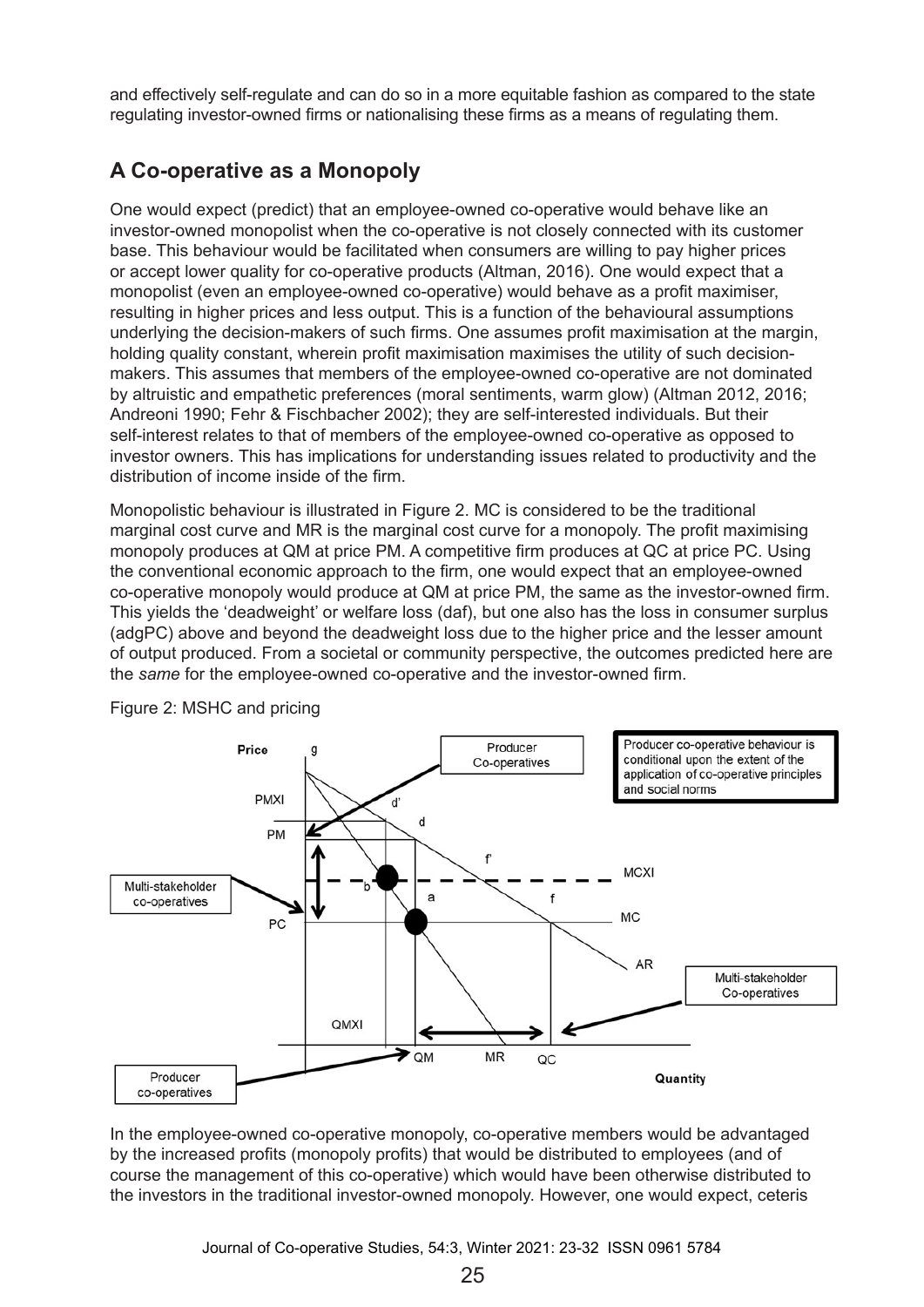paribus, that this type of co-operative would have fewer owner-employers, as it would be producing less output, than would a competitive employee-owned co-operative. An employeeowned co-operative monopoly should also be more productive than their investor-owned equivalent in so far that there are incentives for the firm to be more x-efficient given that in the co-operative, workers share in benefits (increased productivity) from working smarter and harder (Altman, 2002, 2005, 2006, 2015; Ben-Nur & Jones, 1995; Bonin et al., 1993; Davis, 2004; Doucouliagos, 1995; Gordon, 1998; Pérotin & Robinson, 2004; Sexton & Iskow, 1993).

In the conventional model of the firm, firms are assumed to be x-efficient. For x-efficiency to exist, firms are assumed to be as productive as possible given traditional inputs into the production process. A critical underlying assumption here is that workers and management and, more generally, members of the firm hierarchy are working as smart and as hard as they can. In other words, effort per unit of labour input is assumed to maximised. At a minimum, it is assumed that effort is fixed at some 'optimal' level. But, more realistically, effort input is related to the preferences of workers and members of the firm hierarchy and the incentive environment of the firm. Hence, in this case, effort would be a discretionary variable. Leibenstein (1966), who first developed the concept of x-efficiency, argued that typically managers are not interested in maximising their effort inputs in the process of production. They are more interested in leisure and non-market activities, for example, which results in x-inefficiency and, therefore, in lower productivity and higher average costs. This point is illustrated in the equation below, where in a simple model, AC is average cost, W is the wage rate (a proxy for the work environment) and Q/L is output divided by labour input or labour productivity (based on Altman, 1992, 2002, 2005, 2009a):

$$
AC = \frac{W}{\left(\frac{Q}{L}\right)}
$$

Reducing effort input, reduces productivity, increasing average cost. Extending this x-efficiency narrative to a monopoly, the bottom line is that the existence of effort discretion and particular preferences of managers causes the monopoly to not only generate traditional losses to society (deadweight loses) but also productivity losses in terms of x-inefficiency. Being in a monopoly position or even in a monopolistic position in the market protects the x-inefficient firms from competitive pressures. Protection is also afforded to such x-inefficient firms by tariffs or government subsidies.

But x-inefficiency is not the inevitable by-product of a firm being a monopoly or being protected from competitive market forces. If the monopoly is an employee-owned or worker co-operative the incentive environment in the firm would be different from what exists in the investor-owned firm where employees typically have no direct ownership stake in the firm. In an extended version of x-efficiency theory (Altman, 1992, 2002, 2005, 2009a) it is not management alone (or the firm hierarchy) that drives the firm's level of x-efficiency. Of critical importance is the incentive environment of the firm that impacts on the performance of all firm members, inclusive of workers/employees who comprise the majority of firm members. If employees are incentivised by higher wages and improved working conditions, have an ownership stake in the firm, and have voice in the operation of the firm, this can result in increased effort inputs and higher productivity and vice versa. If productivity increases sufficiently to offset the increased costs of the improved incentive environment, then average costs need not increase. As per the equation, if W increases by 10 per cent and productivity increases by 10 per cent average costs will not increase. And, average costs will not fall if a drop in W results in a commensurate drop in productivity.

Management, would not necessarily have an incentive to improve working conditions of their employees and, relatedly, increase the level of x-efficiency if this does not result in any material benefit to themselves and if they do not have much empathy for their employees — their utility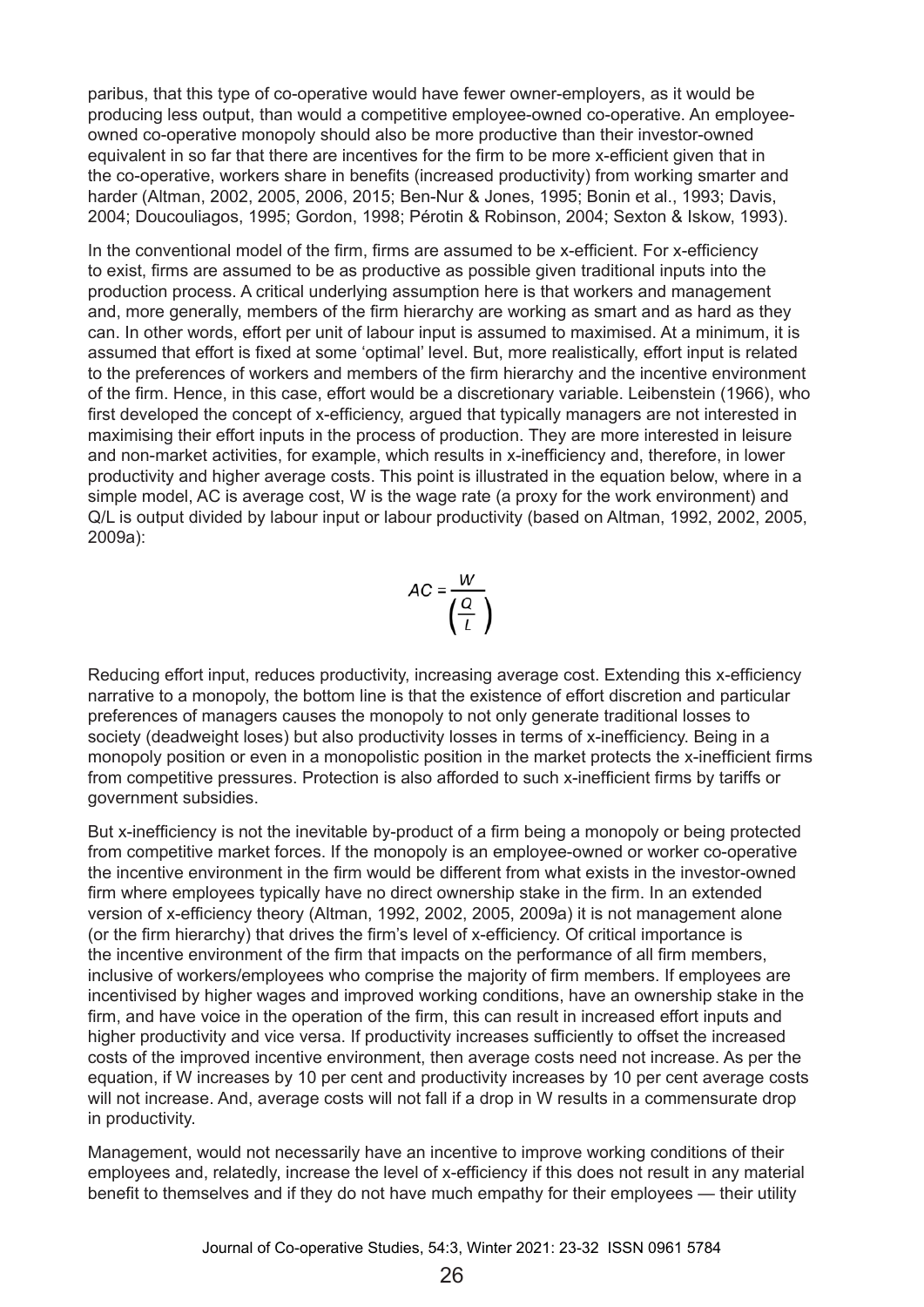is not much affected by improving the work environment of their employees. But in a workers' co-operative the preferences of employees are more aligned with the preferences of managers since managers are supposed represent the interests of employees who are also the owners of the firm. In this organisational structure, employees have the incentive to work harder and smarter, to increase their effort inputs in the process of production. This would increase this co-operative monopoly's level of x-efficiency (Altman, 1990, 2002, 2005, 2006, 2015; Ben-Ner & Jones, 1995; Davis, 2004; Doucouliagos, 1995; Lampel et al., 2010; Pérotin & Robinson, 2004; Sexton & Iskow, 1993). In this case, the monopoly would not experience the losses in x-efficiency predicted by Leibenstein (1966). Therefore, the employee-owned co-operative monopoly is more x-efficient than an investor-owned monopoly, but there remains the traditional inefficiencies (deadweight loses) generated by monopolist organisational forms.

This point is illustrated in Figure 2, above. If one assumes that the investor-owned firm is x-inefficient, then its MC curve could be represented by MCXI not by MC. Being x-inefficient shifts the MC curve upwards. In this case, the firm would be producing at QMXI at price PMXI. MC would represent the marginal cost of the x-efficient co-operative monopoly. Comparing both types of monopoly firms, the co-operative monopoly produces a higher level of output (QM versus QMXI) and produces this output at a lower price (PM compared to PMXI). There are also gains in productivity given by the difference in the marginal cost curves. The employee-owned co-operative yields a larger economic pie, with co-operative members capturing these gains in x-efficiency. This model also suggests a higher level of consumer surplus with the co-operative than with the investor-owned monopoly, gPMd compared to gPMXId.

Co-operative principles and social norms can constrain expected monopolistic behaviour and outcomes. But there is no clear evidence that this is generally the case. If this was the case, producers would be willing to sacrifice income or other self-interested targets. The analytical prediction in my modelling framework is that simply because a monopoly is a co-operative does not automatically translate into such a monopoly behaving differently from the traditional investor-owned monopoly apart from the level of x-efficiency achieved. The latter is an important point, in so far as the benefits accruing from increased levels of x-efficiency are dispersed to the co-operative's owners as income or as an investible surplus which they control. In other words, co-operative members benefit from owning a monopoly. And, there are also important differential outcomes with regards to output and price levels.

## **Multi-stakeholder Co-operatives and Monopoly**

An alternative to an employee-owned co-operative monopoly is a multi-stakeholder co-operative (MSHC) or a solidarity co-operative. In a MSHC, one possible ownership mix is consumers and workers. In another form, one can have a MSHC where the ownership mix also incorporates representatives of community organisations or government (for an elaborate discussion of MSHCs see Acheson, 2017; Ajates Gonzalez, 2017; Birchall & Sacchetti, 2017; Leviten-Reid & Fairbairn, 2011). In these alternative ownership structures, the predicted economic results would be **quite different** from what one would expect from a profit maximising employee-owned co-operative. The main reason for this is that in an MSHC the interests of consumers and other stakeholders are taken into consideration, are incorporated in the firm's decision-making process. They are incorporated into the objective function or preference function of the decisionmakers, which is no longer focused on profit maximisation or on the maximisation of benefits to members of the workers' co-operative alone (Fairbairn, 2003; Galera, 2017; Zeuli & Radel, 2005).

I argue that when a monopoly is multi-stakeholder owned, the co-operative is intimately connected with its consumer and community base. Therefore, pricing and quality policy directly impact on the wellbeing or utility of consumers, workers, and other stakeholders. In such a governance structure one would expect that the exploitation of market power predicted for the pure workers' co-operative monopoly (and for the investor-owned monopoly) should not take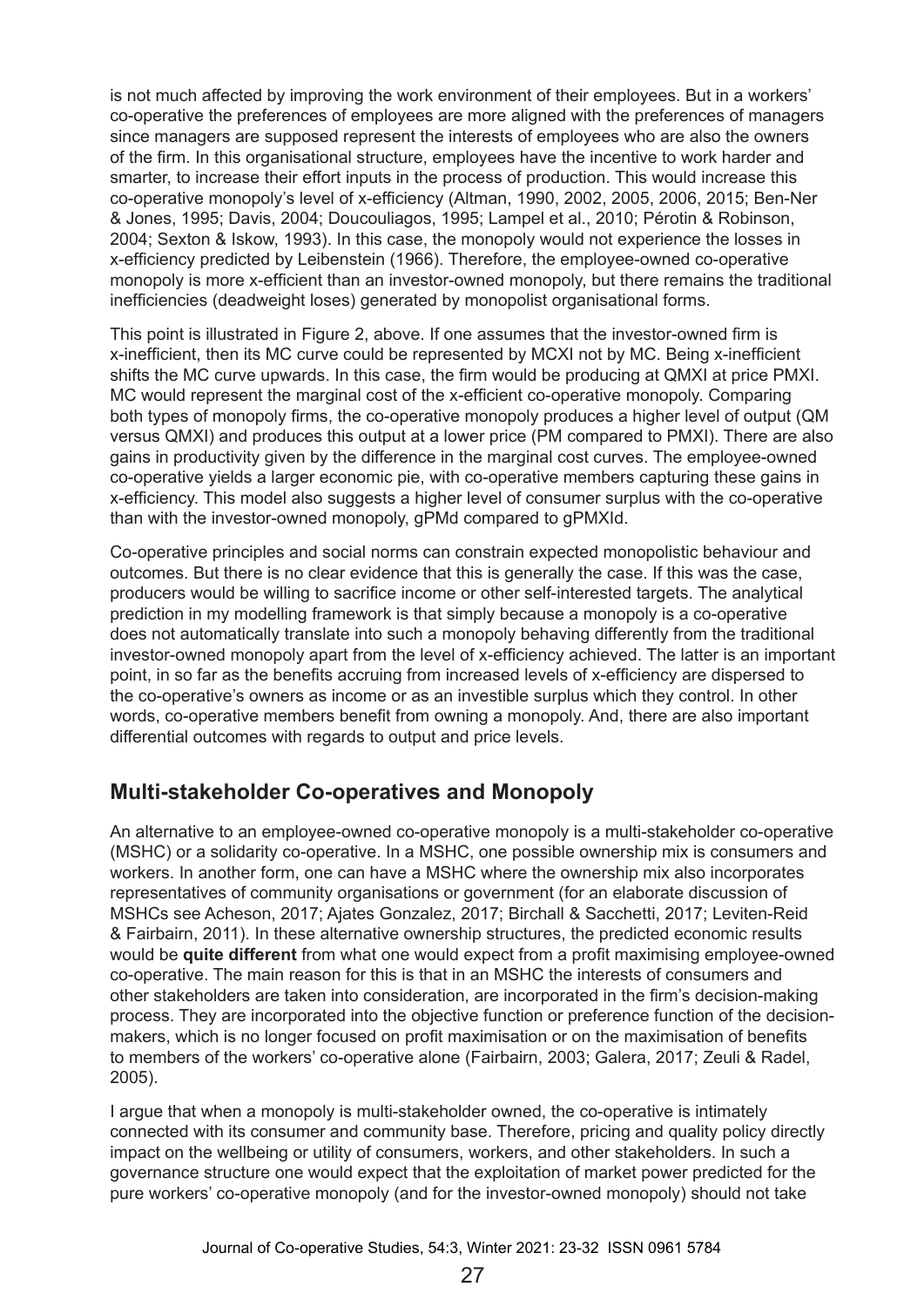place. This prediction is related to how one models the preferences/objectives underlying the MSHC's decision-makers.

A fundamentally important point being made here is that even if one assumes that individuals tend to be self-interested, which is a core assumption of conventional economics, very localised self-interested behaviour is mitigated in an MSHC. Self-interest shifts from the employeeowned co-operative to that of the much more broadly-based multi-stakeholder co-operative. It is important to note that multi-stakeholder co-operatives, holding monopoly positions, play an important role in different sectors of the economy. One important example of this are the co-operative rural power providers that supply most electricity needs in rural United States. These co-operatives continue to experience above market growth as both producers and deliverers of electricity (NRECA 2020).

When the monopoly is a multi-stakeholder co-operative, where the purchasers of the monopoly's output are members of the co-operative and, therefore, have a voice in its decisionmaking, this co-operative can be expected to be self-regulating. Why? The interests of the consumers and owners of the monopoly would be one and the same and owner-consumer related principle-agent problems should be resolved. With MSHC ownership one cannot model the co-operative simply as a profit maximiser (or surplus maximiser). As with the behavioural model of the firm (Cyert & March, 1963), the MSHC's objective function is multi-faceted. It should include a variety of targets, one of which could be profits or surplus (income above costs). One possible objective could be to provide output at the lowest average cost possible, at a preferred level of quality. In this case, co-operative members choose what is the preferred level of quality. The latter affects the average costs of the co-operative.

Given these assumptions, one would expect the MSHC to behave similarly (at a minimum) to a competitive firm or a regulated natural monopoly in terms of price-setting behaviour. Therefore, price would be lower than with a workers' co-operative monopoly. In the case of an MSHC, it is assumed that higher prices (monopoly prices) reduce the utility or wellbeing of the owners of this more broadly based, inclusive co-operative. In terms of the conventional economic benchmarks, the MSHC co-operative generates economically efficient outcomes in terms of not generating deadweight losses or charging non-competitive prices. Moreover, quality control is transparently a function of the preferences of co-operative members and the members' chosen decision-makers (firm managers). In effect, the MHSC can be modelled as self-regulating monopoly. This would save society on regulatory costs. It also provides quality control by the consumers of the services provided by the monopoly. With an MSHC one would expect that the level of x-efficiency would be similar to what one would find with an employeeowned or workers' co-operative monopoly. The x-efficiency effect should be similar for both types of organisational forms because the incentive environment should be similarly favourably to workers. Hence, productivity should be greater than in the investor-owned monopoly.

These points are again illustrated in Figure 2. A self-regulated co-operative can be expected to produce at QC at price PC. And it could be operating at the x-efficient marginal cost curve MC, depending on how much of a surplus above average cost is desired (where marginal cost equals average cost in this simple model). But any price above the competitive price is the one chosen by co-operative members in a manner which is regarded as maximising their wellbeing or utility.

In Figure 3, I map out some of the key characteristics of the MSHC. Depending on the preferences of the co-operative members, this type of co-operative can charge competitive prices. Higher prices are possible, but these would be a choice of the co-operative's members wanting to generate more surplus for investment purposes, for example. There is also an incentive to improve quality and surplus to meet members' preferences without increasing price to members which would otherwise reduce the wellbeing or utility of its members. This would further incentivise technological change and increases to the level of x-efficiency (Altman 2009a). These yield increased productivity, thereby generating benefits captured by co‑operative members.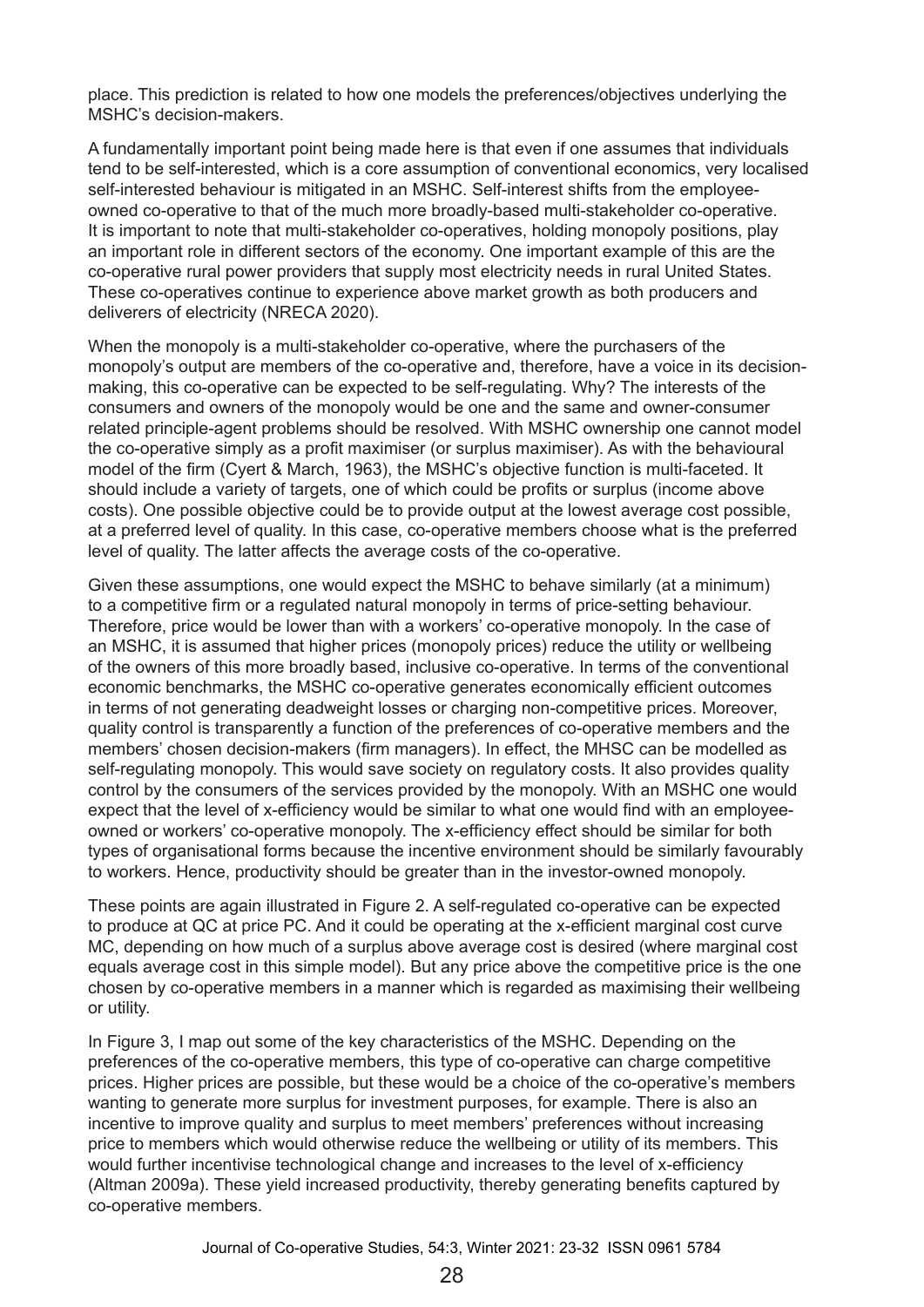#### Figure 3. MSHC and monopoly



A key difference between the multi-stakeholder co-operative and the purer employee-owned or workers' co-operative is that the MSHC would charge competitive prices if these meet the preferences of the co-operative's members. Both types of co-operatives are incentivised to produce x-efficiently. However, the workers' co-operative monopoly can get away with charging higher prices and produce at a lower level of quality to meet some its objectives as most of this burden would fall on non-members. This reduces the incentive to produce x-efficiently and engage in technological change since a greater surplus can be realised more easily by increasing price.

The analytical arguments made with regards to the MSHC co-operative critically depend on the quality of governance of the co-operative. Critical to this, is the extent to which firm governance abides by the co-operative principles (articulated by the International Co-operative Alliance (ICA, 2018a; see also Appendix A). This relates to operationalising accountability, transparency, and trust. And these are instrumental to preventing the executive of the co-operative from capturing the decision-making process of the co-operative, thereby gaining control over setting the co-operative's objectives. This is not a natural outcome of being a co-operative. Such 'co-operative capture' would lead to a failure in co-operative governance resulting in co-operative outcomes converging to those of investor-owned firms, generating traditional monopoly-type outcomes. This would increase price and reduce consumer surplus and also increase the level of x-inefficiency.

## **Conclusion**

The conventional wisdom and modelling of co-operatives by scholars sympathetic to the co-operative organisational form suggest that co-operatives should yield socially beneficial outcomes as compared to the traditional investor-owned firms by dint of the organisation being a co-operative. But I find that being a co-operative does not automatically translate into increasing or maximising social welfare. An employee-owned co-operative monopoly can yield the same sub-optimal economic outcomes as would an investor-owned monopoly. But in such a co-operative monopoly, the organisational structure of the firm and the preferences of decisionmakers can be expected to yield higher levels of x-efficiency, and income can be expected to be more equitably distributed than in the investor-owned monopoly.

In the multi-stakeholder or solidarity co-operative, which represents a partnership between workers, consumers and other stakeholders, I find that outcomes can be both more x-efficient than in an investor-owned monopoly whilst also minimising any deadweight losses to society wherein prices mimic competitive pricing. Therefore, an MSHC increases the real income or purchasing power of consumers who are members of this broader, more embracing, co-operative. Also, the quality of output better meets the needs and preferences of co-operative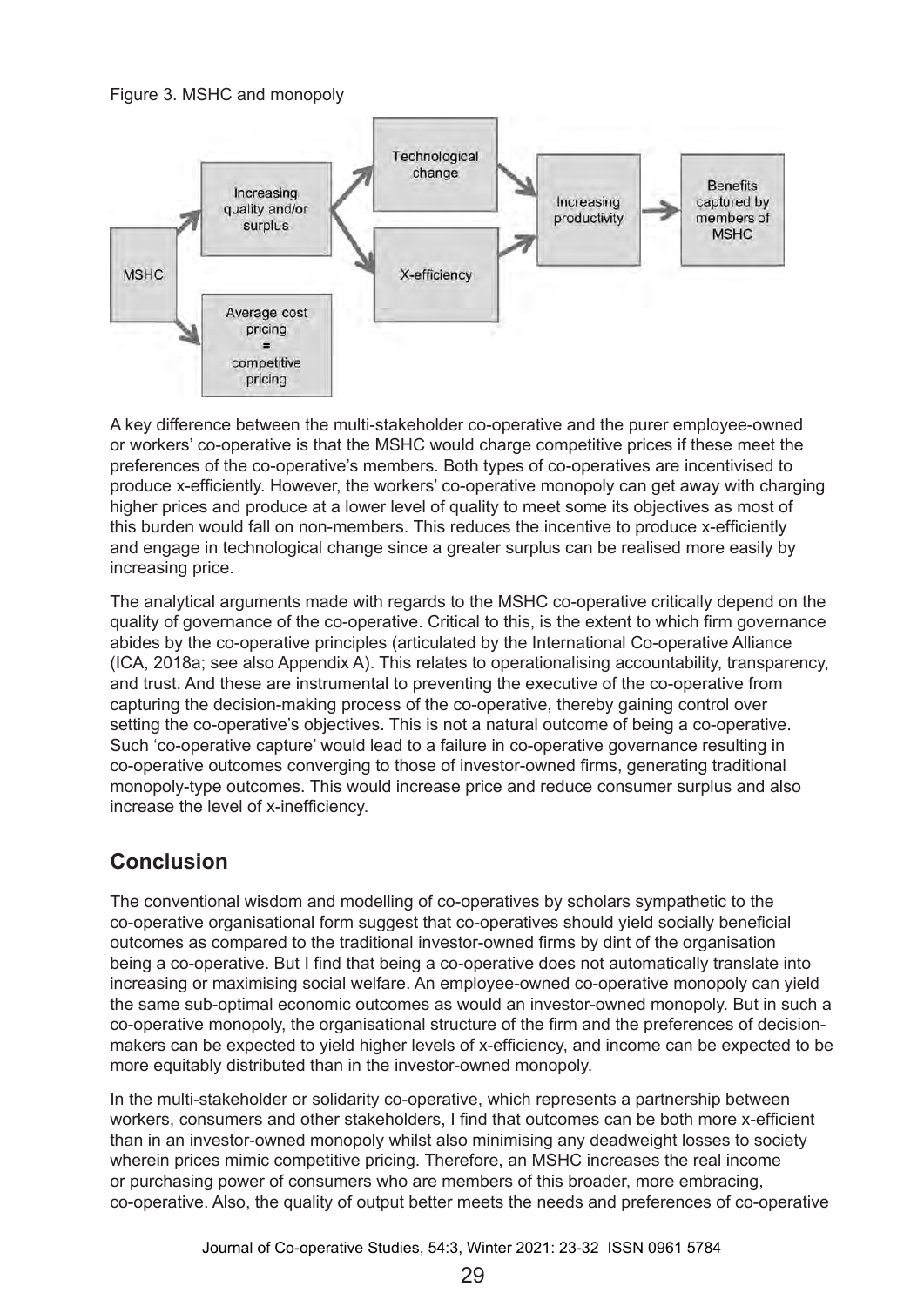members which are synonymous with the broader community that constitutes the multistakeholder community.

I argue that this type of co-operative monopoly tends to be self-regulating because it incorporates both the preferences of producers and of the community that it serves. But such outcomes are conditional on the quality of co-operative governance. Self-regulation should not be expected if the management becomes disassociated from its membership base — a form of co-operative capture. With co-operative capture, the co-operative monopoly stands to revert to the behaviour of an unregulated investor-owned firm. This can only be precluded through appropriate organisational design wherein co-operative principles are core to the firm's management practices. But if co-operative principles are adhered to, co-operative monopolies that take on the form of multi-stakeholder or solidarity co-operatives, can be expected to be self-regulating and meet the needs of its broadly-based ownership community. This alternative to investor-owned monopolies, such as in the energy provision sector, saves on regulatory costs and provides greater assurance to government and to the community in receipt of the monopoly's output, that price and the quality and structure of output meet with the preferences of this community.

## **Note**

1 In 2009, a set of co-operative rules were formulated to accommodate multi-stakeholder co-operatives. These are known as the Somerset Rules. In accordance with these rules, co-operative enterprises can be owned by more than one stakeholder. This broadens the membership base of the co-operative and also, in so doing, enhances the financial resiliency of the co-operative. These rules also allow for the financing of the co-operative by issuing shares to members and to outside investors. But outside investors have no voting rights. Members maintain control over the co-operative. The rules were revised in 2012 to include community interest companies and in 2014 regarding community benefit societies (CBS). The 2020 overhaul, whilst maintaining the integrity of the 2009 rules, includes charitable CBS, housing co-operatives, and 'Co-op lite' additions. Otherwise, the Somerset Rules closely follow co-operative principles (Somerset Co-operative Services CIC, 2020a, 2020b).

## **The Author**

Professor Morris Altman is Dean of the University of Dundee School of Business and Chair Professor of Behavioural and Institutional Economics and Co-operatives. He was Dean of and Professor at the Newcastle Business School in Australia and was formerly Head of Economics and Finance and Professor at Victoria University of Wellington. He is an Emeritus Professor at the University of Saskatchewan, Canada. Morris has published over 120 refereed papers and 18 books in economic theory, co-operatives, ethics, and public policy.

## **References**

- Acheson, K. (2017, February 23). *Rural healthcare facilities: Monopolies to cooperatives*. Social Science Research Network (SSRN). Available at http://dx.doi.org/10.2139/ssrn.2922661
- Ajates Gonzalez, R. (2017). Going back to go forwards? From multi-stakeholder cooperatives to open cooperatives in food and farming. *Journal of Rural Studies, 53*, 278–90. https://doi.org/10.1016/j. jrurstud.2017.02.018
- Altman, M. (1990). A critical appraisal of corporate bigness and the transactions cost economizing paradigm. In R. Frantz. (Ed.), *Handbook on Behavioral Economics 2A* (pp. 217-232). JBI Press.
- Altman, M. (1992). The economics of exogenous increases in wage rates in a behavioral/X-Efficiency model of the firm. *Review of Social Economy, 50*, 163-192. https://doi.org/10.1080/759368613

Altman, M. (2002). Economic theory, public policy and the challenge of innovative work practices. *Economic and Industrial Democracy, 23*(2), 271-290. https://doi.org/10.1177%2F0143831X02232006

Altman, M. (2005). Behavioral economics, rational inefficiencies, fuzzy sets, and public policy. *Journal of Economic Issues, 39*(3), 683-706. https://doi.org/10.1080/00213624.2005.11506840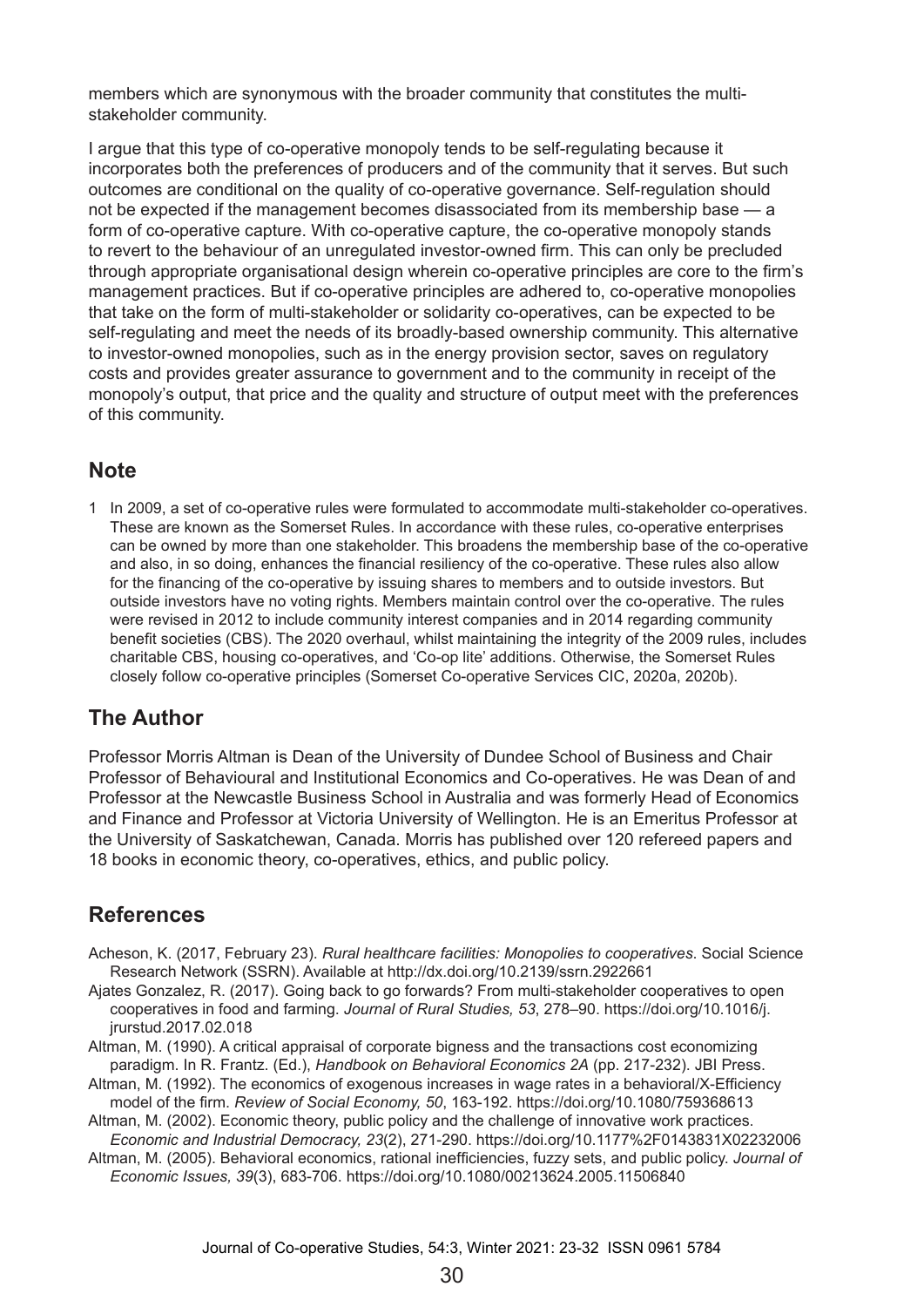- Altman, M. (2006). Workers cooperatives as an alternative competitive organizational form. In P. Kalmi & M. Klinedinst (Eds.), *Participation in the age of globalization and information* (Vol. 9, pp. 213-235). Emerald Publishing Limited. https://doi.org/10.1016/S0885-3339(2006)9
- Altman, M. (2009a). A behavioural-institutional model of endogenous growth and induced technical change. *Journal of Economic Issues, 43*(3), 685-714. https://doi.org/10.2753/JEI0021-3624430306
- Altman, M. (2009b). History and theory of co-operatives. In H. Anheier & S. Toepler (Eds.), *International Encyclopedia of Civil Society* (pp. 563–570). Springer.
- Altman, M. (2012). *Behavioural Economics For Dummies*. Wiley
- Altman, M. (2015). Cooperative organizations as an engine of equitable rural economic development. *Journal of Co-operative Organization and Management, 3*(1), 14-23. https://doi.org/10.1016/j. jcom.2015.02.001
- Altman, M. (2016). Is there a co-operative advantage? Experimental evidence on the economic and noneconomic determinants of demand. *Journal of Co-operative Organization and Management, 4*(2), 66‑75. https://doi.org/10.1016/j.jcom.2016.08.003
- Andreoni, J. (1990). Impure altruism and donations to public goods: A theory of warm-glow giving, *Economic Journal 100* (No. 401), 464-477. https://doi.org/10.2307/2234133
- Ben-Ner, A., & Jones, D. C. (1995). Employee participation, ownership, and productivity: A theoretical framework. *Industrial Relations, 34*(4). 532–554. https://doi.org/10.1111/j.1468-232X.1995.tb00387.x
- Birchall, J., & Sacchetti, S. (2017). The Comparative Advantages of Single and Multi-stakeholder Cooperatives. *Euricse Working Papers*, 95|17Available at https://www.euricse.eu/wp-content/ uploads/2017/09/WP-95\_17-Birchall-Sacchetti.pdf
- Bonin, J.P., Jones, D.C., & Putterman, L. (1993). Theoretical and empirical studies of producer co‑operatives: Will ever the twain meet? *Journal of Economic Literature 31*(3), 1290–1320. https:// www.jstor.org/stable/2728242
- Cyert, R. M., & March, J. G. (1963). *A Behavioral Theory of the Firm*. Prentice-Hall.
- Davis, P. (2004). *Human Resource Management in Co-operatives. Theory, Process, and Practice*. International Labour Organisation Cooperative Branch.
- Dow, G. K. (2003). *Governing the firm: Workers' control in theory and practice*. Cambridge University Press.
- Doucouliagos, C. (1995). Worker participation and productivity in labor-managed and participatory capitalist firms: A meta-analysis. *Industrial and Labor Relations Review, 49*(1), 58–77. https://doi. org/10.2307/2524912
- Eum, H. (2018). *Cooperatives: Facts and Figures.* International Co-operative Alliance. https:// www.ica.coop/en/cooperatives/facts-and-figures?\_ga=2.227061661.1627807247.1544099999- 1292705627.1498045955
- Fairbairn, B. (2003). *Three strategic concepts for the guidance of co-operatives linkage, transparency, and cognition*. Centre for the Study of Co-operatives, University of Saskatchewan. https:// ageconsearch.umn.edu/record/31755
- Fehr, E., & Fischbacher, U. (2002). Why social preferences matter The impact of non-selfish motives on competition, cooperation and incentives. *The Economic Journal, 112*(478), C1-33. https://doi. org/10.1111/1468-0297.00027
- Galera, G. (2017). Social and solidarity co-operatives: An international perspective. In J. Michie, J. R. Blast, & C. Borzaga. (Eds.), *The Oxford Handbook of Mutual, Co-operative, and Co-owned Businesses* (pp. 170-183). Oxford University Press, pp. 170-183. https://doi.org/10.1093/ oxfordhb/9780199684977.013.12
- Gordon, D. M. (1998). Conflict and cooperation: An empirical glimpse of the imperatives of efficiency and redistribution (pp. 181-207). In S. Bowles & H. Gintis (Eds.), *Recasting egalitarianism: New rules for communities, states and markets*. Verso.
- Hansmann, H. (1966). *The Ownership of Enterprise*. Harvard University Press.
- Hill, R. (2000). The Case of the Missing Organizations: Co-operatives and the Textbook. *Journal of Economic Education, 31*(3), 281-295.
- International Cooperative Alliance (2018a). *Cooperative Identity, Values and Principles*. https://www.ica. coop/en/cooperatives/cooperative-identity
- International Co-operative Alliance [ICA]. (2018b). *What is a Co-operative?* https://www.ica.coop/en/ cooperatives/what-is-a-cooperative
- Lampel, J., Bhalla, A., & P. Jha, P. (2010). *Model growth: Do employee-owned businesses deliver sustainable performance?* Cass Business School, City University London. https://openaccess.city. ac.uk/id/eprint/16278/
- Leibenstein, H. (1966). Allocative efficiency vs. 'x-efficiency. *The American Economic Review, 56*(3), 392‑415. https://www.jstor.org/stable/1823775